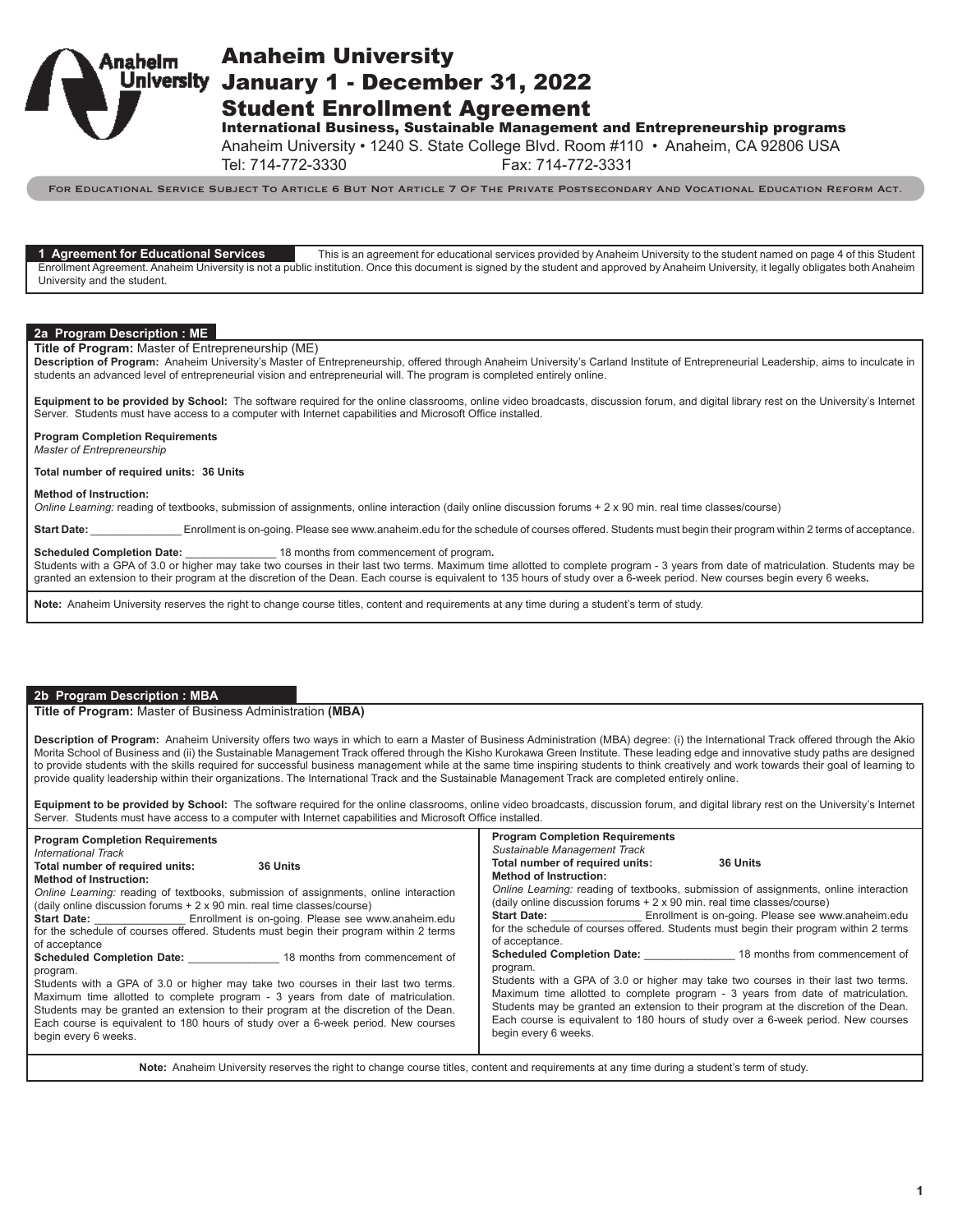| 2c Program Description: Graduate Diploma                                                                                                                                                                                                                                                                                                                                                                                                                                                                                                                                                                                                                                                                                                                                                                                                                                                                                                                                                                                                                                                                                                                |                                                                                                                                                                                                                                                                                                                                                                                                                                                                                                                                                                                                                                                                                                                                                                                                                                                                                                                                                                                                                                                                                                                                                                                                                                                      |
|---------------------------------------------------------------------------------------------------------------------------------------------------------------------------------------------------------------------------------------------------------------------------------------------------------------------------------------------------------------------------------------------------------------------------------------------------------------------------------------------------------------------------------------------------------------------------------------------------------------------------------------------------------------------------------------------------------------------------------------------------------------------------------------------------------------------------------------------------------------------------------------------------------------------------------------------------------------------------------------------------------------------------------------------------------------------------------------------------------------------------------------------------------|------------------------------------------------------------------------------------------------------------------------------------------------------------------------------------------------------------------------------------------------------------------------------------------------------------------------------------------------------------------------------------------------------------------------------------------------------------------------------------------------------------------------------------------------------------------------------------------------------------------------------------------------------------------------------------------------------------------------------------------------------------------------------------------------------------------------------------------------------------------------------------------------------------------------------------------------------------------------------------------------------------------------------------------------------------------------------------------------------------------------------------------------------------------------------------------------------------------------------------------------------|
| Title of Program: Graduate Diploma in International Business                                                                                                                                                                                                                                                                                                                                                                                                                                                                                                                                                                                                                                                                                                                                                                                                                                                                                                                                                                                                                                                                                            | Title of Program: Graduate Diploma in Sustainable Management                                                                                                                                                                                                                                                                                                                                                                                                                                                                                                                                                                                                                                                                                                                                                                                                                                                                                                                                                                                                                                                                                                                                                                                         |
| Description of Program: The Graduate Diploma in International Business, offered<br>through Anaheim University's Akio Morita School of Business, provides individuals who<br>have little or no formal education in the field the opportunity to gain academic exposure<br>to business applications in the field of international business. Additionally, the participants<br>will have the opportunity to study doing business in various parts of the world through<br>practical application of basic business concepts. The certificate is offered 100 percent                                                                                                                                                                                                                                                                                                                                                                                                                                                                                                                                                                                         | Description of Program: The Graduate Diploma in Sustainable Management, offered<br>through Anaheim University's Kisho Kurokawa Green Institute, provides students<br>the opportunity to acquire expertise in incorporating into management decisions the<br>environmental and social costs of doing business. Sustainable Management has become<br>of critical importance as the world recognizes the impact that businesses have upon the<br>physical environment. The diploma is offered 100 percent online.                                                                                                                                                                                                                                                                                                                                                                                                                                                                                                                                                                                                                                                                                                                                       |
| online.<br>Equipment to be provided by School: The software required for the online classrooms,<br>online video broadcasts, discussion forum, and digital library rest on the University's<br>Internet Server. Students must have access to a computer with Internet capabilities and<br>Microsoft Office installed.<br><b>Program Completion Requirements</b><br>Graduate Diploma in International Business<br>Total number of required units: 18 Units<br><b>Method of Instruction:</b><br>Online Learning: reading of textbooks, submission of assignments, online interaction<br>(daily online discussion forums + 2 x 90 min. real time classes/course)<br><b>Start Date:</b> Enrollment is on-going. Please see www.anaheim.edu for<br>the schedule of courses offered. Students must begin their program within 2 terms of<br>acceptance<br>program.<br>Maximum time allotted to complete program - 24 months from commencement of program.<br>Students may be granted an extension to their program at the discretion of the Dean. Each<br>course is equivalent to 135 hours of study over a 6-week period. New courses begin every<br>6 weeks. | Equipment to be provided by School: The software required for the online classrooms,<br>online video broadcasts, discussion forum, and digital library rest on the University's<br>Internet Server. Students must have access to a computer with Internet capabilities and<br>Microsoft Office installed.<br><b>Program Completion Requirements</b><br>Graduate Diploma in Sustainable Management<br>Total number of required units: 18 Units<br><b>Method of Instruction:</b><br>Online Learning: reading of textbooks, submission of assignments, online interaction<br>(daily online discussion forums $+2 \times 90$ min. real time classes/course)<br>Start Date: ___________________ Enrollment is on-going. Please see www.anaheim.edu for<br>the schedule of courses offered. Students must begin their program within 2 terms of<br>acceptance<br>Scheduled Completion Date: ________________________ 36 weeks from commencement of<br>program.<br>Maximum time allotted to complete program - 24 months from commencement of program.<br>Students may be granted an extension to their program at the discretion of the Dean. Each<br>course is equivalent to 135 hours of study over a 6-week period. New courses begin every<br>6 weeks. |
| Note: Anaheim University reserves the right to change course titles, content and requirements at any time during a student's term of study.                                                                                                                                                                                                                                                                                                                                                                                                                                                                                                                                                                                                                                                                                                                                                                                                                                                                                                                                                                                                             |                                                                                                                                                                                                                                                                                                                                                                                                                                                                                                                                                                                                                                                                                                                                                                                                                                                                                                                                                                                                                                                                                                                                                                                                                                                      |
| 2d Program Description : Graduate Certificate                                                                                                                                                                                                                                                                                                                                                                                                                                                                                                                                                                                                                                                                                                                                                                                                                                                                                                                                                                                                                                                                                                           |                                                                                                                                                                                                                                                                                                                                                                                                                                                                                                                                                                                                                                                                                                                                                                                                                                                                                                                                                                                                                                                                                                                                                                                                                                                      |
| Title of Program: Graduate Certificate in International Business                                                                                                                                                                                                                                                                                                                                                                                                                                                                                                                                                                                                                                                                                                                                                                                                                                                                                                                                                                                                                                                                                        | Title of Program: Graduate Certificate in Sustainable Management                                                                                                                                                                                                                                                                                                                                                                                                                                                                                                                                                                                                                                                                                                                                                                                                                                                                                                                                                                                                                                                                                                                                                                                     |

| Description of Program: The Graduate Certificate in International Business, offered<br>through Anaheim University's Akio Morita School of Business, provides individuals who<br>have little or no formal education in the field the opportunity to gain academic exposure<br>to business applications in the field of international business. Additionally, the participants<br>will have the opportunity to study doing business in various parts of the world through<br>practical application of basic business concepts. The certificate is offered 100 percent<br>online.<br><b>Equipment to be provided by School:</b> The software required for the online classrooms,<br>online video broadcasts, discussion forum, and digital library rest on the University's<br>Internet Server. Students must have access to a computer with Internet capabilities and<br>Microsoft Office installed.<br><b>Program Completion Requirements</b><br>l Graduate Certificate in International Business | <b>Description of Program:</b> The Graduate Diploma in Sustainable Management, offered<br>through Anaheim University's Kisho Kurokawa Green Institute, provides students<br>the opportunity to acquire expertise in incorporating into management decisions the<br>environmental and social costs of doing business. Sustainable Management has become<br>of critical importance as the world recognizes the impact that businesses have upon the<br>physical environment. The diploma is offered 100 percent online.<br><b>Equipment to be provided by School:</b> The software required for the online classrooms,<br>online video broadcasts, discussion forum, and digital library rest on the University's<br>Internet Server. Students must have access to a computer with Internet capabilities and<br>Microsoft Office installed.<br><b>Program Completion Requirements</b><br>Graduate Certificate in Sustainable Management<br>Total number of required units: 9 Units |
|--------------------------------------------------------------------------------------------------------------------------------------------------------------------------------------------------------------------------------------------------------------------------------------------------------------------------------------------------------------------------------------------------------------------------------------------------------------------------------------------------------------------------------------------------------------------------------------------------------------------------------------------------------------------------------------------------------------------------------------------------------------------------------------------------------------------------------------------------------------------------------------------------------------------------------------------------------------------------------------------------|----------------------------------------------------------------------------------------------------------------------------------------------------------------------------------------------------------------------------------------------------------------------------------------------------------------------------------------------------------------------------------------------------------------------------------------------------------------------------------------------------------------------------------------------------------------------------------------------------------------------------------------------------------------------------------------------------------------------------------------------------------------------------------------------------------------------------------------------------------------------------------------------------------------------------------------------------------------------------------|
| Total number of required units: 9 Units                                                                                                                                                                                                                                                                                                                                                                                                                                                                                                                                                                                                                                                                                                                                                                                                                                                                                                                                                          | <b>Method of Instruction:</b>                                                                                                                                                                                                                                                                                                                                                                                                                                                                                                                                                                                                                                                                                                                                                                                                                                                                                                                                                    |
| Method of Instruction:<br>Online Learning: reading of textbooks, submission of assignments, online interaction<br>(daily online discussion forums + 2 x 90 min. real time classes/course)<br><b>Start Date:</b> Enrollment is on-going. Please see www.anaheim.edu for<br>the schedule of courses offered. Students must begin their program within 2 terms of<br>acceptance<br>Scheduled Completion Date: 18 weeks from commencement of<br>program.<br>Maximum time allotted to complete program - 12 months from commencement of program.<br>Students may be granted an extension to their program at the discretion of the Dean. Each<br>course is equivalent to 135 hours of study over a 6-week period. New courses begin every<br>6 weeks.                                                                                                                                                                                                                                                 | Online Learning: reading of textbooks, submission of assignments, online interaction<br>(daily online discussion forums $+2 \times 90$ min. real time classes/course)<br><b>Start Date:</b> Enrollment is on-going. Please see www.anaheim.edu for<br>the schedule of courses offered. Students must begin their program within 2 terms of<br>acceptance<br>Scheduled Completion Date: 18 weeks from commencement of<br>program.<br>Maximum time allotted to complete program - 12 months from commencement of program.<br>Students may be granted an extension to their program at the discretion of the Dean. Each<br>course is equivalent to 135 hours of study over a 6-week period. New courses begin every<br>6 weeks.                                                                                                                                                                                                                                                     |

**Note:** Anaheim University reserves the right to change course titles, content and requirements at any time during a student's term of study.

|                | 3a Student Loans For students who have obtained or are applying for the following guaranteed or insured loan for the purpose of paying tuition. |                    |
|----------------|-------------------------------------------------------------------------------------------------------------------------------------------------|--------------------|
| Name of Lender | Address of Lender                                                                                                                               | Proceeds to School |

If the student defaults on a federal or state loan, both the following may occur: (1) The federal or state government or a loan guarantee agency may take action against the student, including applying any income tax refund to which the person is entitled to reduce the balance owed on the loan; (2) The student may not be eligible for any other federal student financial aid at another institution or other government financial assistance until the loan is repaid.

| 3b Student Scholarships.                                                                                                                                                                   | For students who have obtained or are applying for the following scholarship for the purpose of paying tuition.                                                |                                                                                                                                                                                                                                                                                                                                                                                                                                                                                                                                                                                                                                                                                                                                                                     |
|--------------------------------------------------------------------------------------------------------------------------------------------------------------------------------------------|----------------------------------------------------------------------------------------------------------------------------------------------------------------|---------------------------------------------------------------------------------------------------------------------------------------------------------------------------------------------------------------------------------------------------------------------------------------------------------------------------------------------------------------------------------------------------------------------------------------------------------------------------------------------------------------------------------------------------------------------------------------------------------------------------------------------------------------------------------------------------------------------------------------------------------------------|
| Name of Scholarship                                                                                                                                                                        | Organization Offered Through                                                                                                                                   | Amount of Scholarship                                                                                                                                                                                                                                                                                                                                                                                                                                                                                                                                                                                                                                                                                                                                               |
|                                                                                                                                                                                            |                                                                                                                                                                |                                                                                                                                                                                                                                                                                                                                                                                                                                                                                                                                                                                                                                                                                                                                                                     |
| 4. Non-Refundable Fees, Charges and Deposits                                                                                                                                               | only to California residents. The STRF fee is currently two dollars and fifty cents (\$2.50) per one thousand dollars (\$1,000) of institutional charges       | Certain fees, charges and deposits are non-refundable. Even if the student cancels this contract as<br>permitted by law, the student may not receive a refund of the application fee and \$100 registration fee, unless cancellation is made within the 7-day<br>Cancellation Period. The STRF fee is also non-refundable. The Student Tuition Recovery Fund (STRF) is administered by the California BPPE and applies                                                                                                                                                                                                                                                                                                                                              |
| 5. Student Cancellation, Withdrawal & Refund Rights STUDENT'S RIGHT TO CANCEL<br>postage prepaid). The "Official Notice of Withdrawal" form can be downloaded from the University website. | less the non-refundable registration fee of \$100 and the non-refundable application fee of \$75 (for graduate programs) or \$50 (for undergraduate programs). | The student has the right to cancel an enrollment agreement in any manner through the first day of the course, or the seventh day after signing the enrollment agreement, whichever<br>is later (the "Cancellation Period"), and obtain a full refund of all monies paid, less the STRF fee, which is currently two dollars and fifty cents (\$2.50) per one thousand dollars<br>(\$1,000) of institutional charges and applies only to California residents. Students canceling after the seven-day Cancellation Period will receive a refund of all amounts paid,<br>The written notice of cancellation may be given by e-mail, fax, or postal service (in which case, the effective date begins when the letter is deposited in the mail properly addressed with |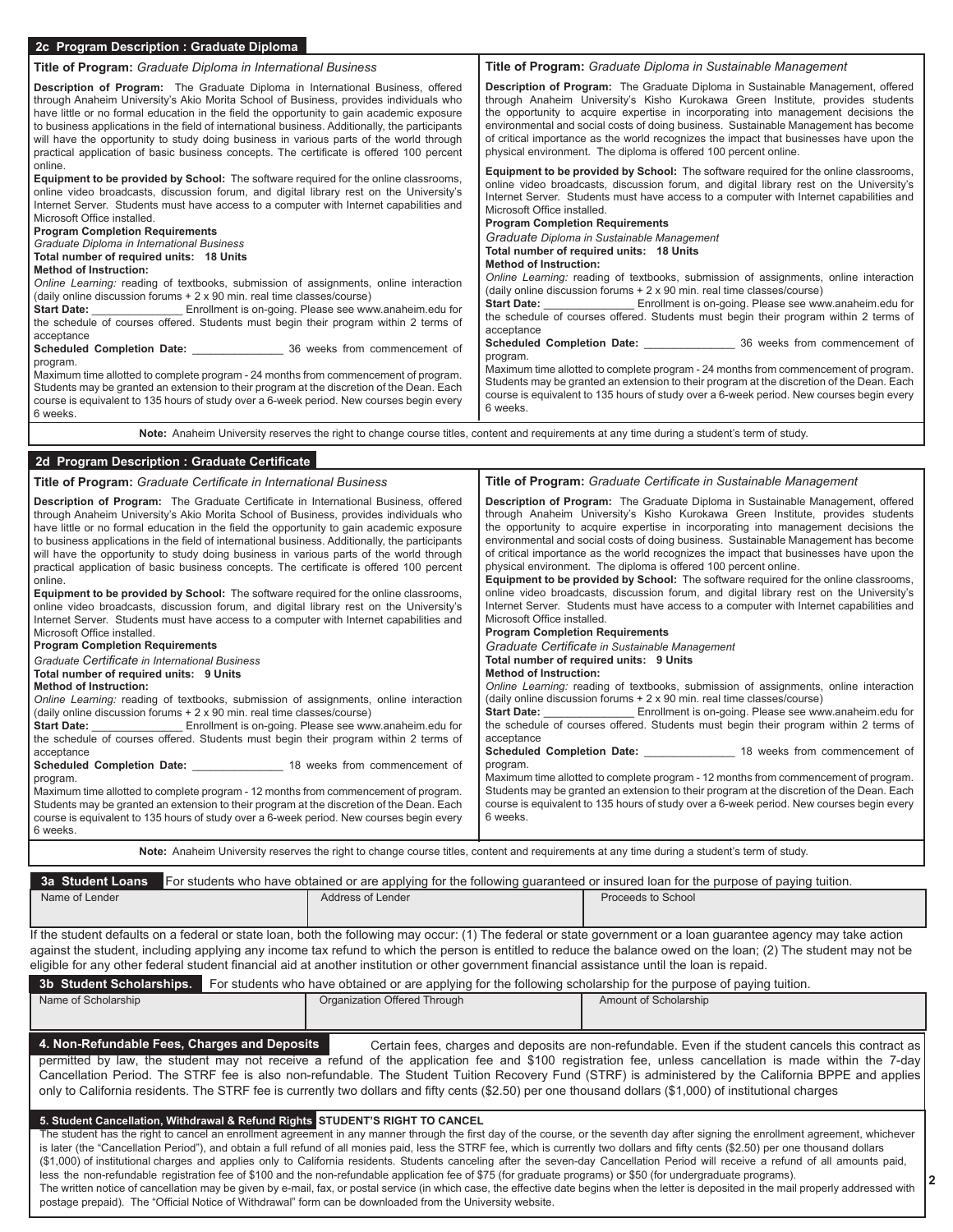**6. Obligations of Student and School.** The student will meet all financial obligations as required in this agreement, subject to the student's right to cancel (paragraph 5) and withdraw from the course (paragraph 6). The student will demonstrate reasonable progress toward completion of the program. The school respects the student's rights and privacy and will furnish all of the services listed in the catalog and required of this agreement. The school maintains a website where research materials and library resources can be accessed. The school will maintain student records and, upon graduation and completion of an end-of-program survey, will supply an official transcript.

**7. Student Integrity and Academic Honesty.** Students are expected to conduct themselves with the highest ethical and academic standards and to commit no acts of cheating, plagiarism, or falsification of records. Cheating is an act of obtaining or attempting to obtain credit for work by the use of dishonest, deceptive or fraudulent means; plagiarism is the act of taking ideas, words, or specific substance of another and offering them as one's own; falsification of records is a misrepresentation of statements in submitted records.

Admissions Practices. The applicant has been informed that he/she has been accepted into the program and that official transcripts or required documentation must be 7eceived by the institution within one enrollment period not to exceed 12 semester credits, or the student's application will no longer be valid.

**9. Policy on Student Satisfaction and Student Grievance Proce** A student or any member of the public may file a complaint about this institution with the Bureau for Private Postsecondary Education by calling (888) 370-7589 or by completing a complaint form, which can be obtained on the Bureau's Internet Website at www.bppe.ca.gov.

Any questions or problems concerning this school which have not been satisfactorily answered or resolved by the school should be directed to the Bureau for Private Postsecondary Education at P.O. Box 980818, West Sacramento, CA 95798-0818. Phone: (916) 431-6959. Fax: (916) 263-1897, or the Distance Education Accrediting Commission (DEAC) at https://www.deac.org/Student-Center/Complaint-Process.aspx.

**10. Student Complaint Process** Anaheim University is registered with the Maryland Higher Education Commission. The complaint process for students who are enrolled in Anaheim University and reside in Maryland is as follows: (1) Difficulties with program structures, schedules, or other issues should first be discussed with the student's professor. (2) If unresolved, students should then email the support team support@anaheim.edu with any questions or concerns. The support team will respond as quickly as possible with a resolution to the student's problem. Anaheim University is subject to investigation of complaints by the Office of the Attorney General or the Maryland Higher Education Commission. Any complaints should be directed to: Maryland Attorney General, Consumer Protection Division, 200 St. Paul St. Baltimore, MD 21202, 410-528-8662 or 888-743-0823 (toll Free)

| 11a Masters Degrees - Itemization and total of fees & charges. |    |                                             |                                             |                                                       |                                   | The following itemizes all of the fees and charges for which the student is responsible. |                                                       |  |            |
|----------------------------------------------------------------|----|---------------------------------------------|---------------------------------------------|-------------------------------------------------------|-----------------------------------|------------------------------------------------------------------------------------------|-------------------------------------------------------|--|------------|
| <b>INTERNATIONAL MBA</b>                                       |    | <b>MBA in GLOBAL SUSTAINABLE MANAGEMENT</b> |                                             |                                                       | <b>MASTER OF ENTREPRENEURSHIP</b> |                                                                                          |                                                       |  |            |
| <b>Non-Refundable Fees</b>                                     |    |                                             | Non-Refundable Fees                         |                                                       |                                   |                                                                                          | Non-Refundable Fees                                   |  |            |
| Application Fee (Non-refundable after 7 days)                  | S  | 75.00                                       |                                             | Application Fee (Non-refundable after 7 days)         | S                                 | 75.00                                                                                    | Application Fee (Non-refundable after 7 days)         |  | 75.00      |
| Registration Fee (Non-refundable after 7 days)                 | £. | 100.00                                      |                                             | Registration Fee (Non-refundable after 7 days)        | S                                 | 100.00                                                                                   | Registration Fee (Non-refundable after 7 days)        |  | 100.00     |
| STRF Fee* (non-refundable; CA residents only)                  |    | 40.00                                       |                                             | STRF Fee* (non-refundable; CA residents only)         |                                   | 40.00                                                                                    | STRF Fee* (non-refundable; CA residents only)         |  | 40.00      |
| DUE UPON SUBMISSION OF THIS ENROLLMENT AGREEMENT               |    |                                             |                                             | DUE UPON SUBMISSION OF THIS ENROLLMENT AGREEMENT      |                                   |                                                                                          | DUE UPON SUBMISSION OF THIS ENROLLMENT AGREEMENT      |  |            |
| <b>Course Fees</b>                                             |    |                                             | <b>Course Fees</b>                          |                                                       |                                   |                                                                                          | <b>Course Fees</b>                                    |  |            |
| Tuition per course (\$375 per credit x three credits)          |    | 1,125.00                                    |                                             | Tuition per course (\$375 per credit x three credits) | S.                                | 1,125.00                                                                                 | Tuition per course (\$375 per credit x three credits) |  | 1,125.00   |
| Records Fee per term                                           |    | 200.00                                      | Records Fee per term                        |                                                       |                                   | 200.00                                                                                   | Records Fee per term                                  |  | 200.00     |
| TOTAL PER COURSE FEES                                          |    | 1,325.00                                    | TOTAL PER COURSE FEES                       |                                                       |                                   | 1,325.00                                                                                 | <b>TOTAL PER COURSE FEES</b>                          |  | .325.00    |
| <b>Additional Fees</b>                                         |    |                                             | <b>Additional Fees</b>                      |                                                       |                                   |                                                                                          | <b>Additional Fees</b>                                |  |            |
| Transfer Credit Fee (per course) (optional)                    | \$ | 75.00                                       | Transfer Credit Fee (per course) (optional) |                                                       | S                                 | 75.00                                                                                    | Transfer Credit Fee (per course) (optional)           |  | 75.00      |
| Original Transcript                                            |    | No cost                                     | Original Transcript                         |                                                       |                                   | No cost                                                                                  | Original Transcript                                   |  | No cost    |
| Each Additional Transcript Fee                                 |    | 25.00                                       | Each Additional Transcript Fee              |                                                       |                                   | 25.00                                                                                    | Each Additional Transcript Fee                        |  | 25.00      |
| <b>End of Program Fees</b>                                     |    |                                             | <b>End of Program Fees</b>                  |                                                       |                                   |                                                                                          | <b>End of Program Fees</b>                            |  |            |
| Diploma                                                        |    | No cost                                     | Diploma                                     |                                                       |                                   | No cost                                                                                  | Diploma                                               |  | No cost    |
| Replacement Diploma (optional)                                 |    | 200.00                                      | Replacement Diploma (optional)              |                                                       | S                                 | 200.00                                                                                   | Replacement Diploma (optional)                        |  | 200.00     |
| Replacement Cover (optional)                                   |    | 75.00                                       | Replacement Cover (optional)                |                                                       |                                   | 75.00                                                                                    | Replacement Cover (optional)                          |  | 75.00      |
| Course Completion Letter (optional)                            |    | 35.00                                       | Course Completion Letter (optional)         |                                                       |                                   | 35.00                                                                                    | Course Completion Letter (optional)                   |  | 35.00      |
| <b>TOTAL COST OF PROGRAM</b>                                   |    | 16,075.00*                                  | <b>TOTAL COST OF PROGRAM</b>                |                                                       |                                   | 16.075.00*                                                                               | <b>TOTAL COST OF PROGRAM</b>                          |  | 16,075.00* |
| <b>International MBA Track</b>                                 |    |                                             | <b>Sustainable Management Track</b>         |                                                       |                                   |                                                                                          | <b>Master of Entrepreneurship</b>                     |  |            |
| *Assumes completion in twelve terms.                           |    |                                             | *Assumes completion in twelve terms.        |                                                       |                                   |                                                                                          | *Assumes completion in twelve terms.                  |  |            |

*Affordable Pay-As-You-Learn System:* Pay for only one course at a time, or receive a 10% discount on tuition by paying 100% of your program fees at the time you enroll. Payment may be made by credit card (Visa, Mastercard, Discover or American Express), check or money order, or bank transfer. (Please note that the student is responsible for any transaction fees incurred from the financial institution).

Monthly Payment Plans: Students who choose to pay for their programs with an approved monthly payment plan arrangement must complete and sign Attachment D of the Enrollment Agreement. All monthly payment plans are offered in compliance with the regulations of the Truth-in-Lending Act of 1968.

Anaheim University's programs are approved for VA benefits for US military.

Note: Program fees do not include textbooks. A student can plan on approximately \$200 in textbook purchases per course. A textbook list may be found in the online resources of the student website. Real-time classes do not require specific materials beyond what is already supplied for the course.

\*Student Tuition Recovery Fund (STRF): The Student Tuition Recovery Fund (STRF) is administered by the California BPPE and applies only to California residents. The STRF fee is currently two dollars and fifty cents (\$2.50) per one thousand dollars (\$1,000) of institutional charges. The State of California established the Student Tuition Recovery Fund (STRF) to relieve or mitigate economic loss suffered by a student in an educational program at a qualifying institution, who is or was a California resident while enrolled, or was enrolled in a residency program, if the student enrolled in the institution, prepaid tuition, and<br>su who is a California resident, or are enrolled in a residency program, and prepay all or part of your tuition. You are not eligible for protection from the STRF and you are not required to pay the STRF assessible. you are not a California resident, or are not enrolled in a residency program.

**YOU ARE RESPONSIBLE FOR THIS AMOUNT. IF YOU GET A STUDENT LOAN, YOU ARE RESPONSIBLE FOR REPAYING THE LOAN AMOUNT PLUS ANY INTEREST LESS THE AMOUNT OF ANY REFUND**

MASTERS STUDENTS ONLY: Anaheim University makes certain provisions in order to provide access to library resources and library services for all students enrolled directly through<br>Anaheim University. However, students enrol

Note: Students are not required to spend the entire research fund - only that amount necessary in order to carry out their research.

"By signing below I acknowledge that I have read this information and agree to comply with this requirement."

Signature of MBA or ME student Date (Month / Day / Year) Signature of Anaheim University Representative Date (Month / Day / Year)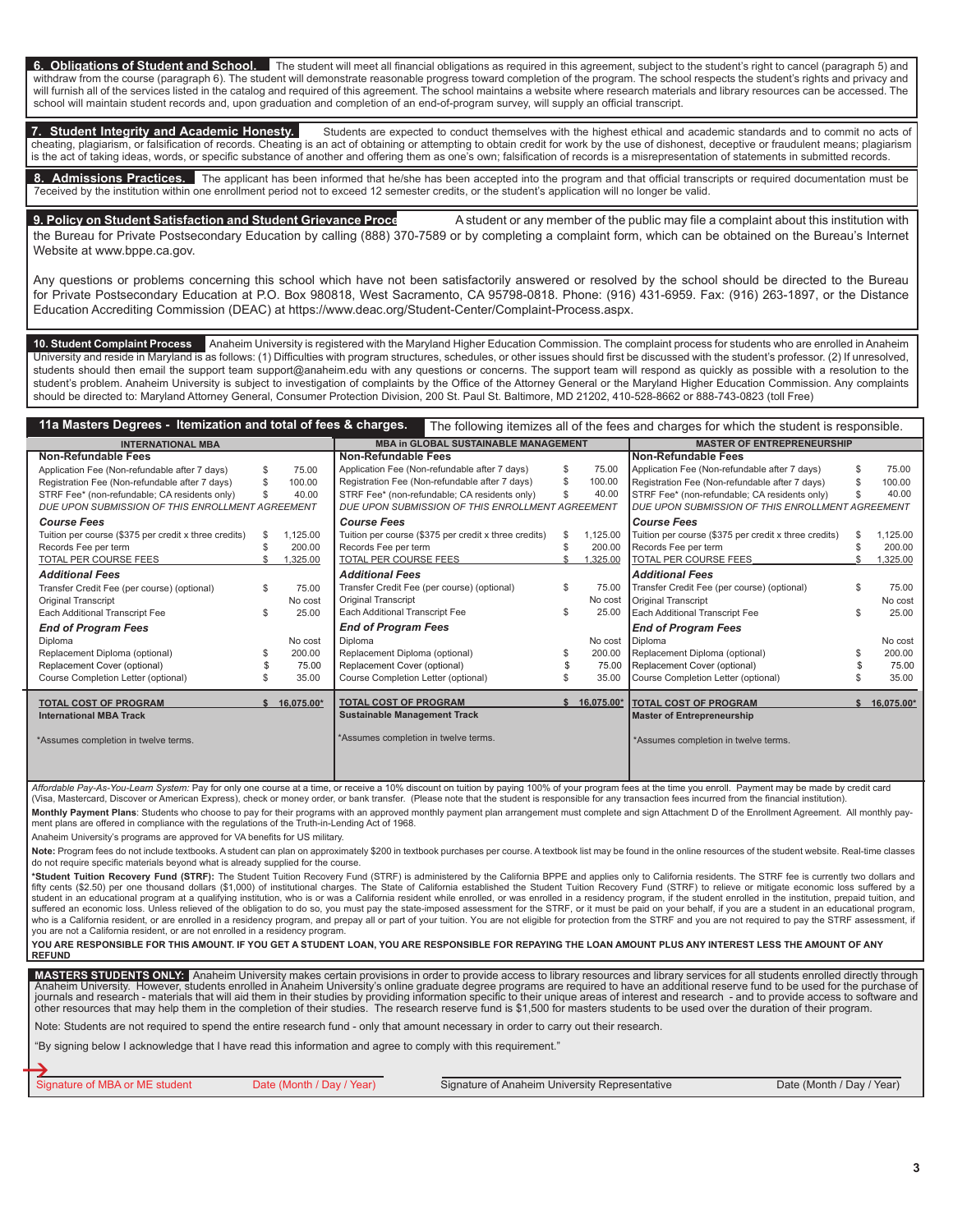| <b>GRADUATE DIPLOMA IN INTERNATIONAL BUSINESS</b>     |    |           | <b>GRADUATE DIPLOMA IN SUSTAINABLE MANAGEMENT</b>     |                   |
|-------------------------------------------------------|----|-----------|-------------------------------------------------------|-------------------|
|                                                       |    |           |                                                       |                   |
| Non-Refundable Fees                                   |    |           | Non-Refundable Fees                                   |                   |
| Application Fee (Non-refundable after 7 days)         | \$ | 75.00     | Application Fee (Non-refundable after 7 days)         | \$<br>75.00       |
| Registration Fee (Non-refundable after 7 days)        | S  | 100.00    | Registration Fee (Non-refundable after 7 days)        | \$<br>100.00      |
| STRF Fee* (non-refundable; CA residents only)         | \$ | 20.00     | STRF Fee* (non-refundable; CA residents only)         | \$<br>20.00       |
| DUE UPON SUBMISSION OF THIS ENROLLMENT AGREEMENT      |    |           | DUE UPON SUBMISSION OF THIS ENROLLMENT AGREEMENT      |                   |
| <b>Course Fees</b>                                    |    |           | <b>Course Fees</b>                                    |                   |
| Tuition per course (\$375 per credit x three credits) | S  | 1.125.00  | Tuition per course (\$375 per credit x three credits) | \$<br>1.125.00    |
| Records Fee per term                                  | \$ | 200.00    | Records Fee per term                                  | \$<br>200.00      |
| TOTAL PER COURSE FEES                                 | \$ | 1,325.00  | <b>TOTAL PER COURSE FEES</b>                          | \$<br>1.325.00    |
| <b>Additional Fees</b>                                |    |           | <b>Additional Fees</b>                                |                   |
| Transfer Credit Fee (per course) (optional)           | S  | 75.00     | Transfer Credit Fee (per course) (optional)           | \$<br>75.00       |
| <b>Original Transcript</b>                            |    | No cost   | <b>Original Transcript</b>                            | No cost           |
| <b>Each Additional Transcript Fee</b>                 | S  | 25.00     | <b>Each Additional Transcript Fee</b>                 | \$<br>25.00       |
|                                                       |    |           |                                                       |                   |
| <b>End of Program Fees</b>                            |    |           | <b>End of Program Fees</b>                            |                   |
| Diploma                                               |    | No cost   | Diploma                                               | No cost           |
| Replacement Diploma (optional)                        | \$ | 200.00    | Replacement Diploma (optional)                        | \$<br>200.00      |
| Replacement Cover (optional)                          | S  | 75.00     | Replacement Cover (optional)                          | \$<br>75.00       |
| Course Completion Letter (optional)                   | \$ | 35.00     | Course Completion Letter (optional)                   | \$<br>35.00       |
|                                                       |    |           |                                                       |                   |
|                                                       |    |           | <b>TOTAL COST OF PROGRAM</b>                          |                   |
| <b>TOTAL COST OF PROGRAM</b>                          |    | 8,125.00* |                                                       | \$<br>$8.125.00*$ |
| Diploma in International Business                     |    |           | Diploma in Sustainable Management                     |                   |
|                                                       |    |           |                                                       |                   |
| *Assumes completion in six terms                      |    |           | *Assumes completion in six terms.                     |                   |
|                                                       |    |           |                                                       |                   |
|                                                       |    |           |                                                       |                   |

11b Graduate Diploma - Itemization and total of fees & charges. The following itemizes all of the fees and charges for which the student is responsible. *Affordable Pay-As-You-Learn System:* Pay for only one course at a time, or receive a 10% discount on tuition by paying 100% of your program fees at the time you enroll. Payment may be made by credit card (Visa, Mastercard, Discover or American Express), check or money order, or bank transfer. (Please note that the student is responsible for any transaction fees incurred from the financial institution).

> **Monthly Payment Plans**: Students who choose to pay for their programs with an approved monthly payment plan arrangement must complete and sign Attachment D of the Enrollment Agreement. All monthly payment plans are offered in compliance with the regulations of the Truth-in-Lending Act of 1968.

Anaheim University programs are approved for VA benefits for US military.

**Student Tuition Recovery Fund (STRF):** The Student Tuition Recovery Fund (STRF) is administered by the California BPPE and applies only to California residents. The STRF fee is currently two dollars and fifty cents (\$2.50) per one thousand dollars (\$1,000) of institutional charges. The State of California established the Student Tuition Recovery Fund (STRF) to relieve or mitigate economic loss suffered by a student in an educational program at a qualifying institution, who is or was a California resident while enrolled, or was enrolled in a residency program, if the student enrolled in the institution, prepaid tuition, and suffered an economic loss. Unless relieved of the obligation, and suffered an economic loss. to do so, you must pay the state-imposed assessment for the STRF or it must be paid on your behalf, if you are a student in an educational program, who is a California resident, or are enrolled in a residency program, and prepay all or part of your tuition. You are not eligible for protection from the STRF and you are not required to pay the STRF assessment, if you are not a California resident, or are not enrolled in a residency program.

**Note:** Program fees do not include textbooks. A student can plan on approximately \$200 in textbook purchases per course. A textbook list may be found in the online resources of the student website. Real-time classes do not require specific materials beyond what is already supplied for the course.

time you enroll. Payment may be made by credit card (Visa, Mastercard, Discover or American Express), check or money order, or bank transfer. (Please note that the student is responsible for any transaction fees incurred from the

Note: Program fees do not include textbooks. A student can plan o approximately \$200 in textbook purchases per course. A textbook list may be found in the online resources of the student website. Real-time classes do not require specific materials beyond what is already supplied for the course. **YOU ARE RESPONSIBLE FOR THIS AMOUNT. IF YOU GET A STUDENT LOAN, YOU ARE RESPONSIBLE FOR REPAYING THE LOAN AMOUNT PLUS ANY INTEREST LESS THE AMOUNT OF ANY REFUND.**

**Monthly Payment Plans**: Students who choose to pay for their programs with an approved monthly payment plan arrangement must complete and sign Attachment D of the Enrollment Agreement. All monthly payment plans are offered in compliance with the regulations of the Truth-in-Lending Act of 1968. Anaheim University programs are approved for VA benefits for US military. **\*Student Tuition Recovery Fund (STRF):** The Student Tuition Recovery Fund (STRF) is administered by the California BPPE and applies only to California residents. The STRF fee is currently two dollars and fifty cents (\$2.50) per one thousand dollars (\$1,000) of institutional charges The State of California established the Student Tuition Recovery Fund (STRF) to relieve or mitigate economic loss suffered by a student in an educational program at a qualifying institution, who is or was a California resident while enrolled, or was enrolled in a residency program, if the student enrolled in the institution, prepaid tuition, and suffered an economic loss. Unless relieved of the obligation to do so, you must pay the state-imposed assessment for the STRF, or it must be paid on your behalf, if you are a student in an educational program, who is a California resident, or are enrolled in a residency program, and prepay all or part of your tuition. You are not eligible for protection from the STRF and you are not required to pay the STRF assessment, if you are not a California resident, or are not

**11c Graduate Certificate - Itemization and total of fees & charges.** The following itemizes all of the fees and charges for which the student is responsible.

**GRADUATE CERTIFICATE IN INTERNATIONAL BUSINESS**

*Affordable Pay-As-You-Learn System:* Pay for only one course at a time, or receive a 10% discount on tuition by paying 100% of your program fees at the **GRADUATE CERTIFICATE IN SUSTAINABLE MANAGEMENT**

financial institution).

enrolled in a residency program.

| Non-Refundable Fees                                   |     |           | <b>Non-Refundable Fees</b>                            |     |           |
|-------------------------------------------------------|-----|-----------|-------------------------------------------------------|-----|-----------|
| Application Fee (Non-refundable after 7 days)         | \$  | 75.00     | Application Fee (Non-refundable after 7 days)         | S   | 75.00     |
| Registration Fee (Non-refundable after 7 days)        | \$  | 100.00    | Registration Fee (Non-refundable after 7 days)        | S   | 100.00    |
| STRF Fee* (non-refundable; CA residents only)         | \$. | 10.00     | STRF Fee* (non-refundable; CA residents only)         | \$. | 10.00     |
| DUE UPON SUBMISSION OF THIS ENROLLMENT AGREEMENT      |     |           | DUE UPON SUBMISSION OF THIS ENROLLMENT AGREEMENT      |     |           |
| <b>Course Fees</b>                                    |     |           | <b>Course Fees</b>                                    |     |           |
| Tuition per course (\$375 per credit x three credits) | \$  | 1.125.00  | Tuition per course (\$375 per credit x three credits) | S   | 1.125.00  |
| Records Fee per term                                  | \$  | 200.00    | Records Fee per term                                  | S   | 200.00    |
| <b>TOTAL PER COURSE FEES</b>                          | \$. | 1.325.00  | TOTAL PER COURSE FEES                                 | \$. | 1.325.00  |
| <b>Additional Fees</b>                                |     |           | <b>Additional Fees</b>                                |     |           |
| Transfer Credit Fee (per course) (optional)           | \$  | 75.00     | Transfer Credit Fee (per course) (optional)           | S   | 75.00     |
| <b>Original Transcript</b>                            |     | No cost   | Original Transcript                                   |     | No cost   |
| Each Additional Transcript Fee                        | S   | 25.00     | <b>Each Additional Transcript Fee</b>                 | S   | 25.00     |
| <b>End of Program Fees</b>                            |     |           | <b>End of Program Fees</b>                            |     |           |
| Diploma                                               |     | No cost   | Diploma                                               |     | No cost   |
| Replacement Certificate (optional)                    | \$  | 100.00    | Replacement Certificate (optional)                    | S   | 100.00    |
| Replacement Cover (optional)                          | \$  | 50.00     | Replacement Cover (optional)                          | S   | 50.00     |
| Course Completion Letter (optional)                   | \$  | 35.00     | Course Completion Letter (optional)                   | S   | 35.00     |
|                                                       |     |           |                                                       |     |           |
| <b>TOTAL COST OF PROGRAM</b>                          |     | 4.150.00* | <b>TOTAL COST OF PROGRAM</b>                          |     | 4.150.00* |
| <b>Certificate in International Business</b>          |     |           | Certificate in Sustainable Management                 |     |           |
| *Assumes completion in three terms.                   |     |           | *Assumes completion in three terms.                   |     |           |
|                                                       |     |           |                                                       |     |           |
|                                                       |     |           |                                                       |     |           |

## 11d TOTAL CHARGES FOR THE CURRENT PERIOD OF ATTENDANCE

ESTIMATED TOTAL CHARGES FOR THE ENTIRE EDUCATIONAL PROGRAM: MBA/ME: \$16,075 Graduate Dip: \$8,125 Graduate Cert: \$4,150<br>THE TOTAL CHARGES THE STUDENT IS OBLIGATED TO PAY UPON ENROLLMENT: \$175.00 THE TOTAL CHARGES THE STUDENT IS OBLIGATED TO PAY UPON ENROLLMENT:

Please check  $\begin{array}{c|c|c|c} \hline \text{V} & \text{N0} & \text{I} & \text{I} & \text{I} \\ \hline \end{array}$ 

Transfer Credit

If an for which course( $s(3)$ 

| If SO, TOT WHICH COUPSERS)?                                                                                                                                                                                                                                                                                                                                                                                                                                                                                                                                                               |
|-------------------------------------------------------------------------------------------------------------------------------------------------------------------------------------------------------------------------------------------------------------------------------------------------------------------------------------------------------------------------------------------------------------------------------------------------------------------------------------------------------------------------------------------------------------------------------------------|
| 12. Certification by student                                                                                                                                                                                                                                                                                                                                                                                                                                                                                                                                                              |
| I understand that this is a legally binding contract. My signature below certifies that I have read, understood, and agreed to my rights and responsibilities, and that<br>the institution's cancellation and refund policies have been clearly explained to me. I also understand that this enrollment agreement covers the duration of my<br>entire program, and the University reserves the right to change admission standards, tuition and other fees, graduation requirements, and any and all academic<br>and administrative policies or course schedules during my term of study. |
|                                                                                                                                                                                                                                                                                                                                                                                                                                                                                                                                                                                           |
| Signature of student<br>Signature of Anaheim University Representative<br>Date (Month / Day / Year)<br>Date (Month / Day / Year)                                                                                                                                                                                                                                                                                                                                                                                                                                                          |
| 13. Anaheim University and Accessibility Accommodation<br>Anaheim University will make reasonable provision for students with learning or other disabilities. Do you have a disability that you would like the University to<br>accommodate?<br>Please check<br>NO.<br>If yes, please provide documentation and detail on how your disability can best be accommodated.                                                                                                                                                                                                                   |

**4**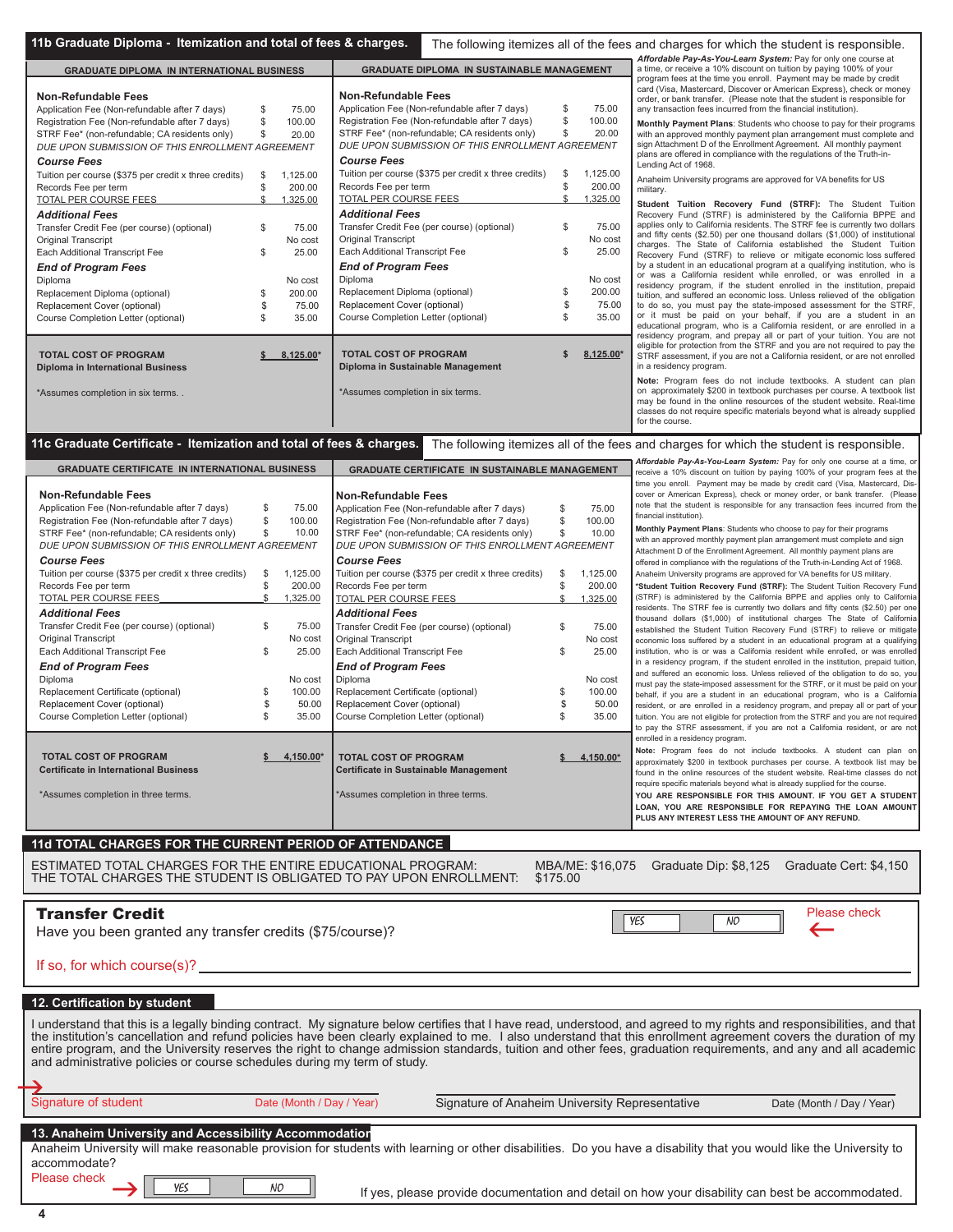## Payment Information: Registration Fee

To complete the enrollment process, Anaheim University must receive a one-time registration fee of \$100 at the time the enrollment agreement is submitted. This fee is non-refundable after seven days. Please indicate the method of payment you would like to use: Please check

 $\leftarrow$ 

Credit card (form available at www.anaheim.edu/credit-card)

Please check here if you would like to use the same credit card that was used for your application fee

Check (please mail to Anaheim University, Office of Admissions Room 110, 1240 S. State College Blvd., Anaheim, CA 92806)

Bank transfer (please contact registrar@anaheim.edu for further information)

# Publicity Release and Personal Data

I authorize Anaheim University to use my name, statements and likeness, without charge, for promotional purposes in Anaheim University publications, video webpages, or in other formats.<br>Webpages, or in other formats. Signa

| <b>First Name</b>                      |                                | <b>Last Name</b>                           |                   | OFFICE USE ONLY<br>Copy given to student:      |
|----------------------------------------|--------------------------------|--------------------------------------------|-------------------|------------------------------------------------|
|                                        |                                |                                            |                   |                                                |
| <b>Street Address:</b>                 |                                |                                            |                   | Date:                                          |
|                                        |                                |                                            |                   | (Month / Day / Year)                           |
| City                                   |                                | State / Province / Prefecture              | Zip / Postal Code | <b>Country</b>                                 |
|                                        |                                |                                            |                   |                                                |
| Select the program<br>you applied for: | <b>International MBA</b>       | Graduate Diploma in International Business |                   | Graduate Certificate in International Business |
|                                        | MBA in Global Sustainable Mgmt | Graduate Diploma in Sustainable Management |                   | Graduate Certificate in Sustainable Mgmt       |
|                                        | Master of Entrepreneurship     |                                            |                   |                                                |

## Notice Concerning State Approval

Anaheim University is approved to operate by the California Bureau for Private Post-Secondary Education. "Approval to operate" means that Anaheim University operates in compliance with state standards as set forth in the California Education Code and the California Code of Regulations.

## Notice Concerning Transferability of Units and Degrees Earned at our University

Anaheim University is accredited by the Distance Education Accrediting Commission (DEAC). The DEAC is listed by the U.S. Department of Education as a recognized accrediting agency and recognized by the Council for Higher Education Accreditation (CHEA). In general, qualifications from accredited universities are widely recognized; however, prospective students are advised to check with their respective school districts, state, professional organizations and government agencies when licensing and/or credentials are the eventual objective of the prospective student. It is entirely up to the discretion of the college, university or institution for which a student is seeking admission, to decide on the acceptance of the said student into a given degree program and the transferability of units and degrees to other institutions is not guaranteed. It is recommended that if transfer of credit or degree is the eventual goal of the prospective student, that the student contact all institutions in which the student is potentially interested in seeking enrollment. The transferability of credits you earn at Anaheim University is at the complete discretion of an institution to which you may seek to transfer. Acceptance of the MBA, Graduate Diploma or Graduate Certificate you earn in International Business or Sustainable Management is also at the complete discretion of the institution to which you may seek to transfer. If the credits or MBA degree, Graduate Diploma or Graduate Certificate that you earn at this institution are not accepted at the institution to which you seek to transfer, you may be required to repeat some or all of your coursework at that institution. For this reason you should make certain that your attendance at this institution will meet your educational goals. This may include contacting an institution to which you may seek to transfer after attending Anaheim University to determine if your credits or degree, diploma or certificate will transfer.

"My signature below indicates that I have read and understand the information above."

| Signature of student                                                         | Date (Month / Day / Year)                                                                                                                                                                                                                                                                                                                                                                                                                                                                          | Signature of Anaheim University Representative |        |    |                | Date (Month / Day / Year) |                  |
|------------------------------------------------------------------------------|----------------------------------------------------------------------------------------------------------------------------------------------------------------------------------------------------------------------------------------------------------------------------------------------------------------------------------------------------------------------------------------------------------------------------------------------------------------------------------------------------|------------------------------------------------|--------|----|----------------|---------------------------|------------------|
|                                                                              | <b>Attachment A to Student Enrollment Agreement</b><br>"Checklist of Pre-Enrollment Disclosures" (please initial below)                                                                                                                                                                                                                                                                                                                                                                            | Date of Application                            |        |    |                |                           |                  |
|                                                                              | The school represents and the school acknowledges that before the student signed the enrollment agreement, the school provided each of the following materials to the student, and<br>gave the student a sufficient opportunity to read and review each of the materials before obtaining the student's signature to the agreement. The initials of the school's representative<br>and the student signify that the materials were provided to the student at the time and in the manner required. |                                                |        |    |                |                           |                  |
|                                                                              | I have received all of the materials in the following checklist of Pre-Enrollment Disclosures, which I acknowledge by initialing them:                                                                                                                                                                                                                                                                                                                                                             |                                                |        |    |                |                           |                  |
|                                                                              |                                                                                                                                                                                                                                                                                                                                                                                                                                                                                                    |                                                |        |    |                |                           | (Please initial) |
|                                                                              | Enrollment agreement - upon signing the enrollment agreement, the student received a copy of this agreement,<br>including all applicable information, the title of the program, and an itemization and total of all charges:                                                                                                                                                                                                                                                                       |                                                | School | AU | Student        | <b>STUDENT INITIALS</b>   |                  |
| [or brochure], including a description of the program of instruction:        | Catalog [or brochure] - before signing the enrollment agreement, the student received a copy of the school's catalog                                                                                                                                                                                                                                                                                                                                                                               |                                                | School | AU | Student        | STUDENT INITIALS          | (Please initial) |
|                                                                              | Explanation of withdrawal and refund rights (Attachment B of this enrollment agreement) - before signing the                                                                                                                                                                                                                                                                                                                                                                                       |                                                |        |    |                |                           | (Please initial) |
| after the cancellation period, including examples of how the policy applies: | enrollment agreement, the student received a written statement of the refund policy that applies if the student withdraws                                                                                                                                                                                                                                                                                                                                                                          |                                                | School | AU | <b>Student</b> | <b>STUDENT INITIALS</b>   |                  |
|                                                                              | School Performance Fact Sheet (Attachment C of this enrollment agreement: Prior to signing this enrollment                                                                                                                                                                                                                                                                                                                                                                                         |                                                |        |    |                |                           |                  |
|                                                                              | agreement, you must be given a catalog or brochure and a School Performance Fact Sheet, which you are encouraged<br>to review prior to signing this agreement. These documents contain important policies and performance data for this<br>institution. This institution is required to have you sign and date the information included in the School Performance Fact                                                                                                                             |                                                | School | AU | Student        | <b>STUDENT INITIALS</b>   | (Please initial) |
|                                                                              | Sheet relating to completion rates, placement rates, license examination passage rates, and salaries or wages, and the<br>most recent three-year cohort default rate, if applicable, prior to signing this agreement."                                                                                                                                                                                                                                                                             |                                                |        |    |                |                           |                  |
|                                                                              |                                                                                                                                                                                                                                                                                                                                                                                                                                                                                                    |                                                |        |    |                |                           |                  |